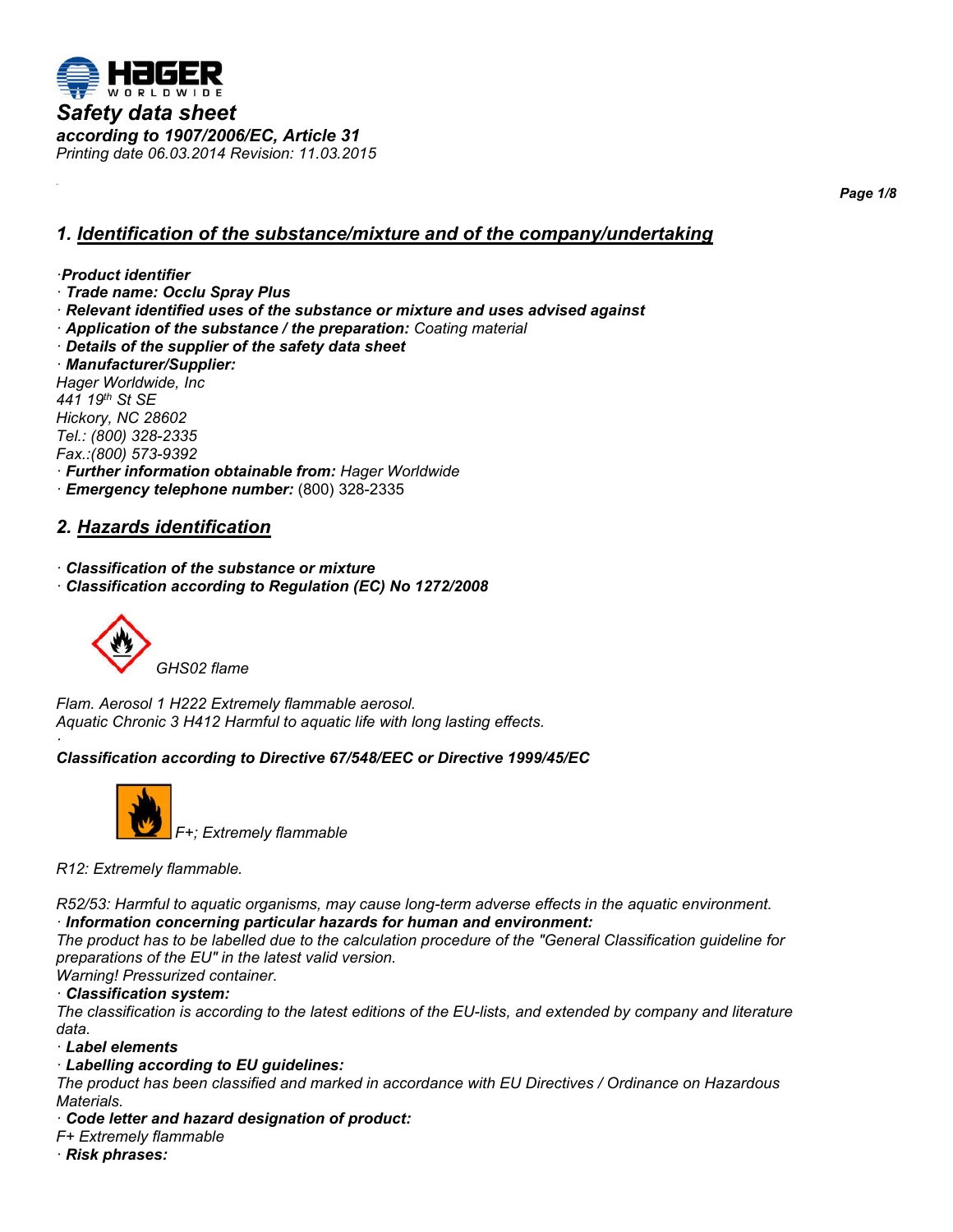

*12 Extremely flammable. 52/53 Harmful to aquatic organisms, may cause long-term adverse effects in the aquatic environment.*

#### *· Safety phrases:*

*2 Keep out of the reach of children.*

*3 Keep in a cool place.*

*16 Keep away from sources of ignition - No smoking.*

*29/56 Do not empty into drains, dispose of this material and its container at hazardous or special waste collection point.*

*33 Take precautionary measures against static discharges.*

(Contd. on page 2) *43 In case of fire, use sand, carbon dioxide or powdered extinguishing agent. Never use water.*

*46 If swallowed, seek medical advice immediately and show this container or label.*

*51 Use only in well-ventilated areas.*

*23 Do not breathe gas/fumes/vapour/spray (appropriate wording to be specified by the manufacturer).*

#### *· Special labelling of certain preparations:*

*Pressurized container: protect from sunlight and do not expose to temperatures exceeding 50°C. Do not pierce or burn, even after use.*

*Do not spray on a naked flame or any incandescent material.*

*Buildup of explosive mixtures possible without sufficient ventilation.*

- *· Classification in accordance with Directive 75/324/EEC: Extremely flammable*
- *· Other hazards*

*·* 

- *· Results of PBT and vPvB assessment*
- *· PBT: Not applicable.*
- *· vPvB: Not applicable.*

# *·3.* Composition/information on ingrediants

### *Chemical characterization: Mixtures*

*· Description: Mixture of substances listed below with nonhazardous additions.*

### *Dangerous components:*

| CAS: 106-97-8                                     |
|---------------------------------------------------|
| EINECS: 203-448-7                                 |
| butane                                            |
| $F+R12$                                           |
| $\bigcirc$<br>Flam. Gas 1, H220; Press. Gas, H280 |
| 50-100%                                           |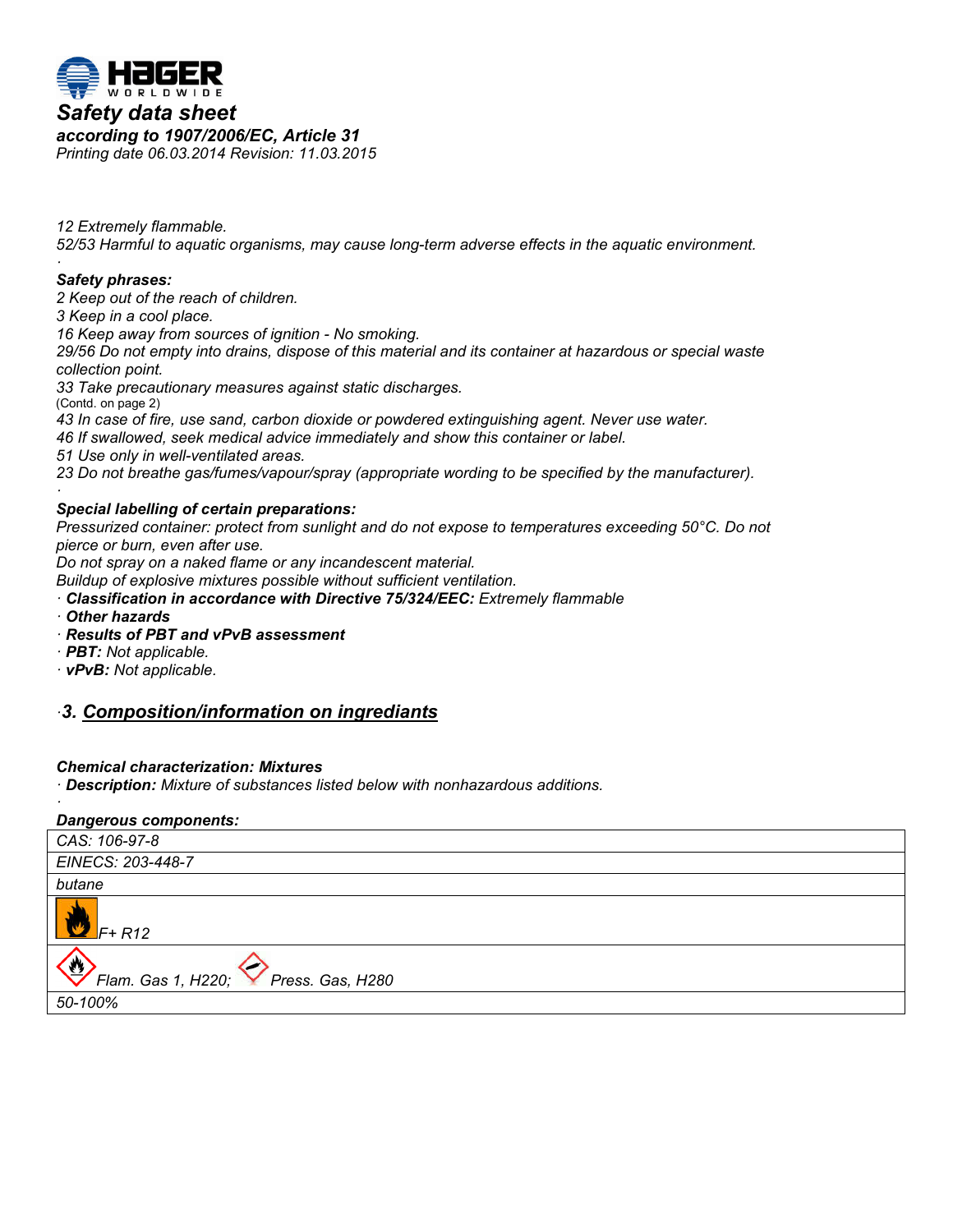

*Page 3/8*

| CAS: 74-98-6                        |
|-------------------------------------|
| EINECS: 200-827-9                   |
| propane                             |
| $F+R12$                             |
| Flam. Gas 1, H220; Press. Gas, H280 |
| 10-25%                              |

| CAS: 75-28-5                                     |
|--------------------------------------------------|
| EINECS: 200-857-2                                |
| isobutane                                        |
| $F+R12$                                          |
| $\bullet$<br>Flam. Gas 1, H220; Press. Gas, H280 |
| $2.5 - 10%$                                      |



*Additional information: For the wording of the listed risk phrases refer to section 16.*

# **4. First Aid Measures**

- *· Description of first aid measures*
- *· After inhalation: Supply fresh air; consult doctor in case of complaints.*
- *· After skin contact: Generally the product does not irritate the skin.*
- *· After eye contact: Rinse opened eye for several minutes under running water.*
- *· After swallowing: If symptoms persist consult doctor.*
- *· Information for doctor:*
- *· Most important symptoms and effects, both acute and delayed No further relevant information available.*
- *· Indication of any immediate medical attention and special treatment needed*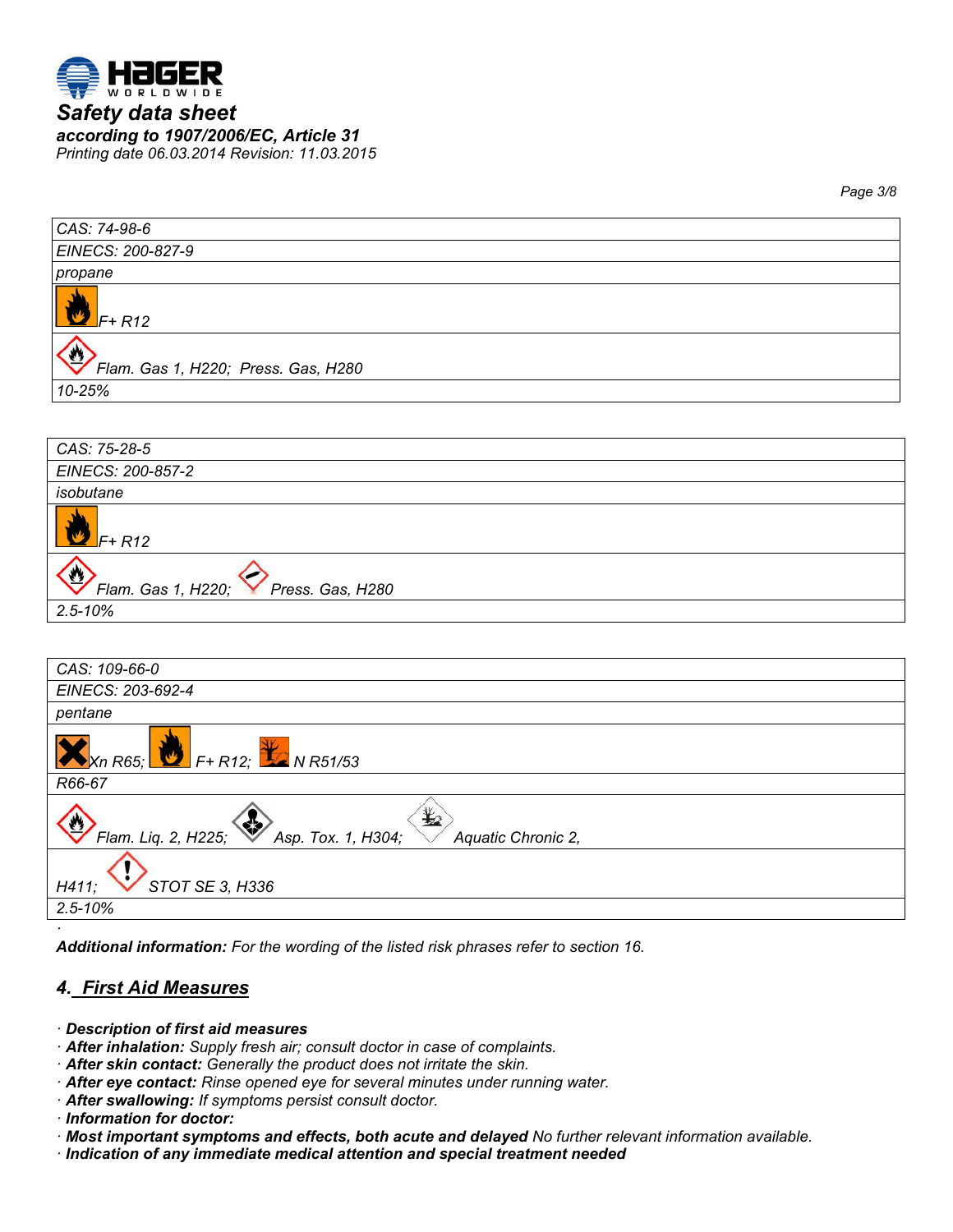

*Page 4/8*

*No further relevant information available.*

# **5. Firefighting measures**

*Extinguishing media*

- *· Suitable extinguishing agents: CO2, sand, extinguishing powder. Do not use water.*
- *· For safety reasons unsuitable extinguishing agents: Water with full jet*
- *· Special hazards arising from the substance or mixture No further relevant information available.*

*· Advice for firefighters*

*· Protective equipment: No special measures required.*

# **6. Accidental release measures**

*Personal precautions, protective equipment and emergency procedures Wear protective equipment. Keep unprotected persons away. · Environmental precautions: Do not allow product to reach sewage system or any water course. Inform respective authorities in case of seepage into water course or sewage system. Do not allow to enter sewers/ surface or ground water. · Methods and material for containment and cleaning up: Ensure adequate ventilation.*

*Do not flush with water or aqueous cleansing agents*

*· Reference to other sections*

*See Section 7 for information on safe handling. See Section 8 for information on personal protection equipment. See Section 13 for disposal information.*

# *7. Handling and storage*

*· Handling:*

*· Precautions for safe handling Open and handle receptacle with care.*

*· Information about fire - and explosion protection:*

*Do not spray onto a naked flame or any incandescent material.*

*Keep ignition sources away - Do not smoke.*

*Protect against electrostatic charges.*

*Pressurized container: protect from sunlight and do not expose to temperatures exceeding 50°C, i.e. electric lights. Do not pierce or burn, even after use.*

*· Conditions for safe storage, including any incompatibilities*

*· Storage:*

*· Requirements to be met by storerooms and receptacles:*

*Store in a cool location.*

*Observe official regulations on storing packagings with pressurized containers.*

*· Information about storage in one common storage facility: Not required.*

*· Further information about storage conditions:*

*Keep container tightly sealed.*

*Do not seal receptacle gas tight.*

*Store in cool, dry conditions in well sealed receptacles.*

*Protect from heat and direct sunlight.*

*· Specific end use(s) No further relevant information available.*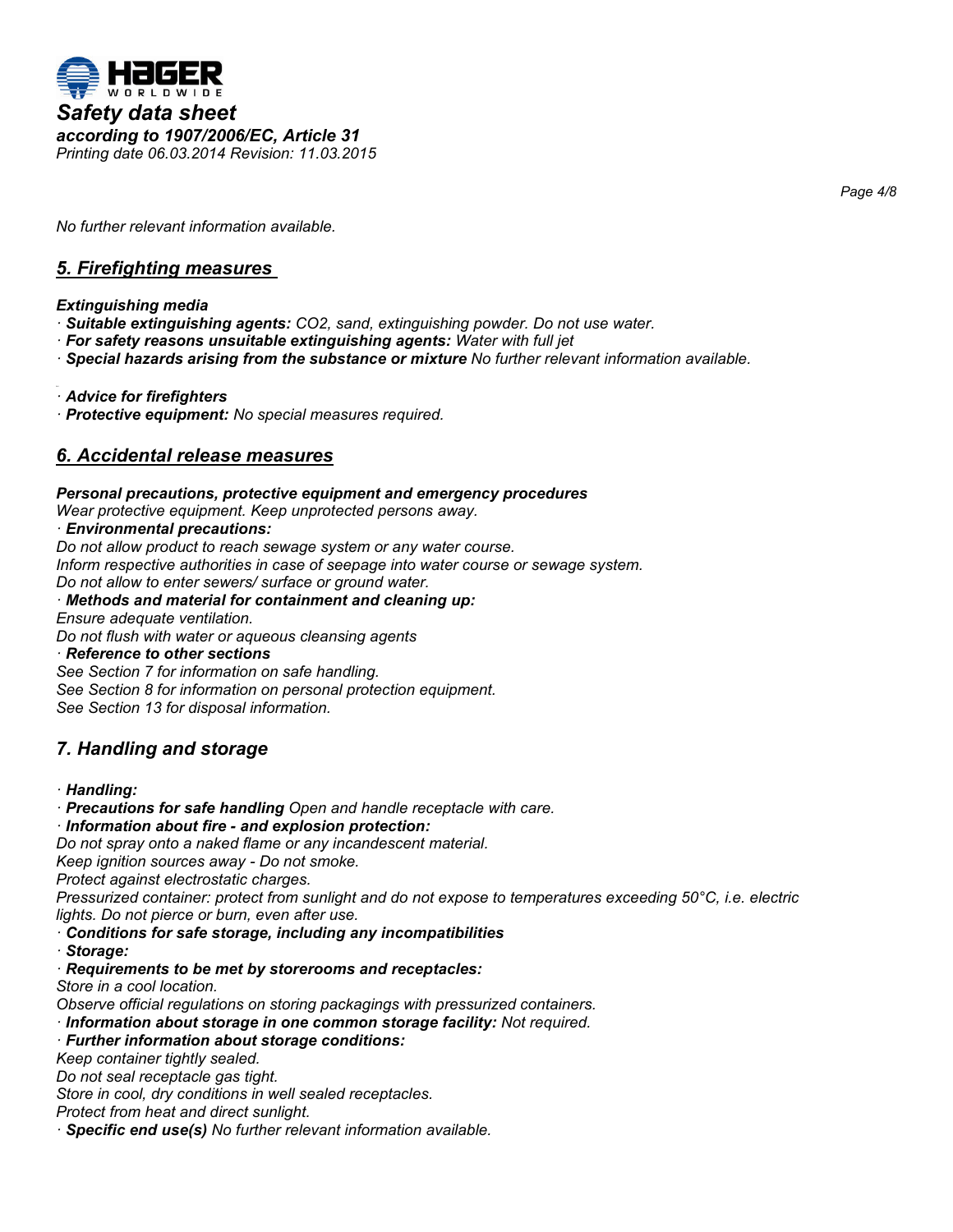

**8. Exposure control/personal protection** 

*Additional information about design of technical facilities: No further data; see item 7. · Control parameters · Ingredients with limit values that require monitoring at the workplace: 106-97-8 butane WEL Short-term value: 1810 mg/m³, 750 ppm Long-term value: 1450 mg/m³, 600 ppm Carc (if more than 0.1% of buta-1.3-diene) 109-66-0 pentane WEL Long -term value: 1800 mg/m³, 600 ppm · Additional information: The lists valid during the making were used as basis.*

*· Exposure controls*

*· Personal protective equipment:*

*· General protective and hygienic measures:*

*The usual precautionary measures are to be adhered to when handling chemicals.*

*· Respiratory protection: Use suitable respiratory protective device in case of insufficient ventilation.*

*· Protection of hands: Not required.*

### *· Material of gloves*

*The selection of the suitable gloves does not only depend on the material, but also on further marks of quality and varies from manufacturer to manufacturer. As the product is a preparation of several substances, the resistance of the glove material can not be calculated in advance and has therefore to be checked prior to the application.*

### *· Penetration time of glove material*

*The exact break trough time has to be found out by the manufacturer of the protective gloves and has to be observed.*

*· Eye protection:*



 *Tightly sealed goggles*

# *9. Physical and chemical properties*

*· Information on basic physical and chemical properties*

*· General Information*

*· Appearance:*

*Form: Aerosol*

*Colour: Green*

*· Odour: Recognizable*

- *· Odour threshold: Not determined.*
- *· pH-value: Not determined.*

*· Change in condition*

*Melting point/Melting range: Undetermined. Boiling point/Boiling range: -44°C*

*· Flash point: < 0°C*

*· Flammability (solid, gaseous): Not applicable.*

- *· Ignition temperature: 365°C*
- *· Decomposition temperature: Not determined.*
- *· Self-igniting: Product is not selfigniting.*

*· Danger of explosion: Product is not explosive. However, formation of explosive air/ vapour mixtures are possible.*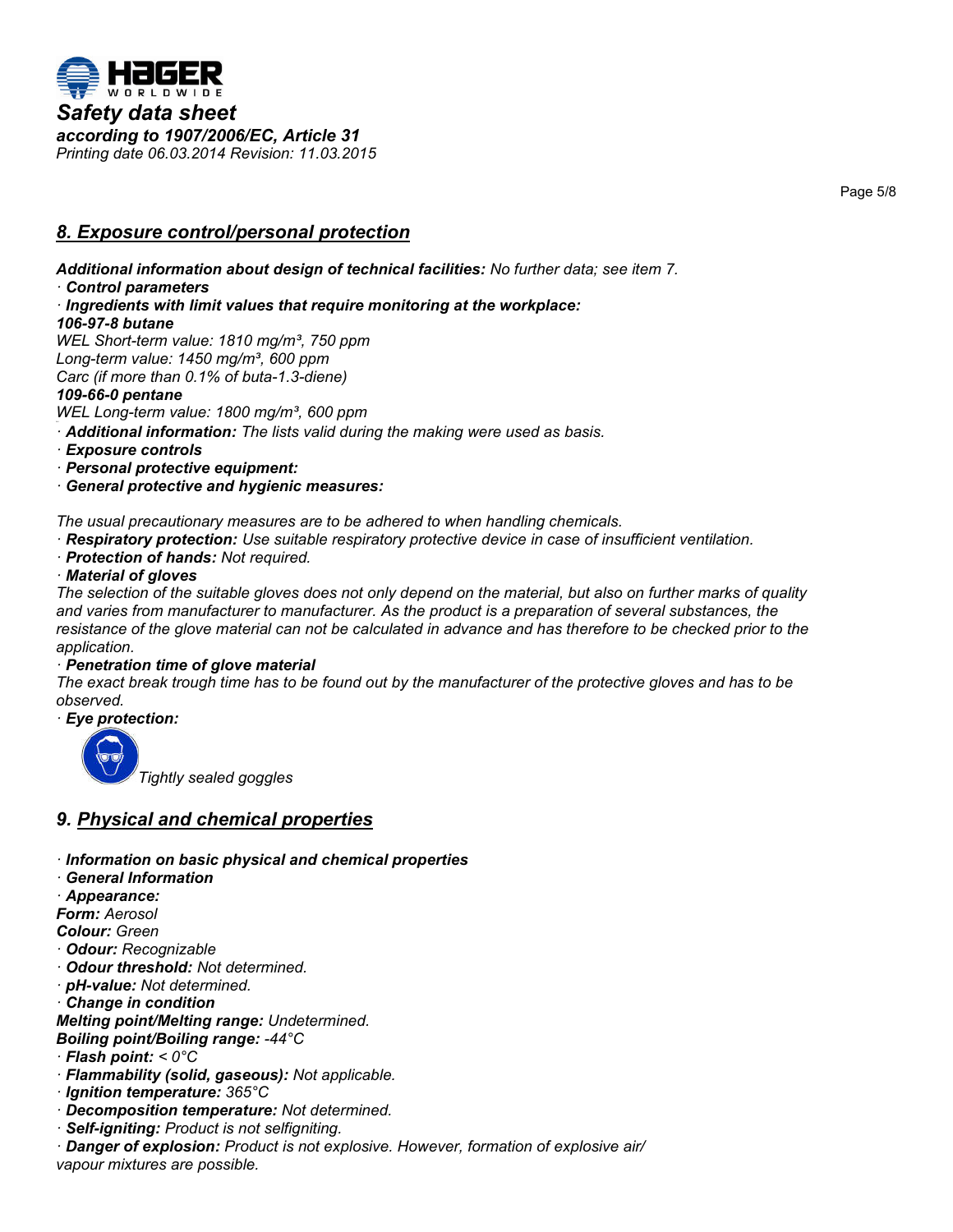

*according to 1907/2006/EC, Article 31 Printing date 06.03.2014 Revision: 11.03.2015*

*· Explosion limits: Lower: 1.5 Vol % Upper: 10.9 Vol % · Vapour pressure at 20°C: ~2700 hPa · Density at 20°C: 0.84 g/cm³ · Relative density Not determined. · Vapour density Not determined. · Evaporation rate Not applicable. · Solubility in / Miscibility with water: Not miscible or difficult to mix. · Segregation coefficient (n-octanol/water): Not determined. · Viscosity: Dynamic: Not determined. Kinematic: Not determined. · Solvent content: Organic solvents: 94.8 %*

*VOC (EC) 94.76 % Solids content: 2.4 % · Other information No further relevant information available.*

# **10. Stability and reactivity**

- *· Reactivity*
- *· Chemical stability*
- *· Thermal decomposition / conditions to be avoided: No decomposition if used according to specifications.*
- *· Possibility of hazardous reactions No dangerous reactions known.*
- *· Conditions to avoid No further relevant information available.*
- *· Incompatible materials: No further relevant information available.*
- *· Hazardous decomposition products: No dangerous decomposition products known.*

# **11. Toxicological information**

- *· Information on toxicological effects*
- *· Acute toxicity:*
- *· Primary irritant effect:*
- *· on the skin: No irritant effect.*
- *· on the eye: No irritating effect.*
- *· Sensitization: No sensitizing effects known.*

# **12. Ecological information**

- *· Toxicity*
- *· Aquatic toxicity: No further relevant information available.*
- *· Persistence and degradability No further relevant information available.*
- *· Behaviour in environmental systems:*
- *· Bioaccumulative potential No further relevant information available.*
- *· Mobility in soil No further relevant information available.*
- *· Ecotoxical effects:*
- *· Remark: Harmful to fish*
- *· Additional ecological information:*
- *· General notes:*

Page 6/8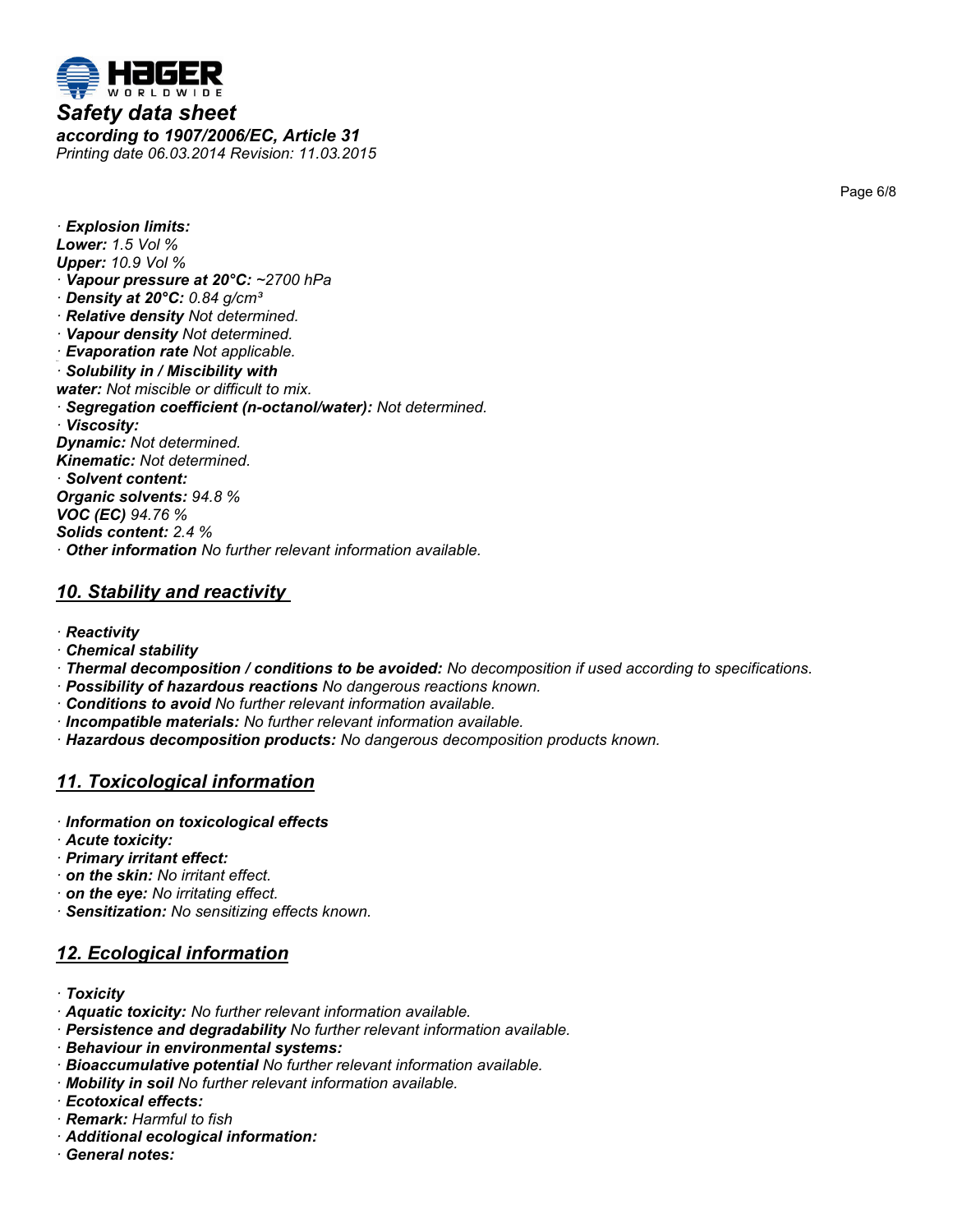

*Water hazard class 1 (German Regulation) (Self-assessment): slightly hazardous for water Do not allow undiluted product or large quantities of it to reach ground water, water course or sewage system.*

*Harmful to aquatic organisms*

- *· Results of PBT and vPvB assessment*
- *· PBT: Not applicable.*

*· vPvB: Not applicable.*

(

34.0 *· Other adverse effects No further relevant information available.*

# **13. Disposal considerations**

*· Waste treatment methods*

### *· Recommendation*

*Must not be disposed together with household garbage. Do not allow product to reach sewage system.*

- *· European waste catalogue*
- *08 02 01 waste coating powders*
- *15 01 04 metallic packaging*
- *· Uncleaned packaging:*
- *· Recommendation: Disposal must be made according to official regulations.*

# *14. Transport information*



*· ADR, IMDG, IATA UN1950 ·*

*UN proper shipping name · ADR 1950 AEROSOLS · IMDG AEROSOLS · IATA AEROSOLS, flammable*